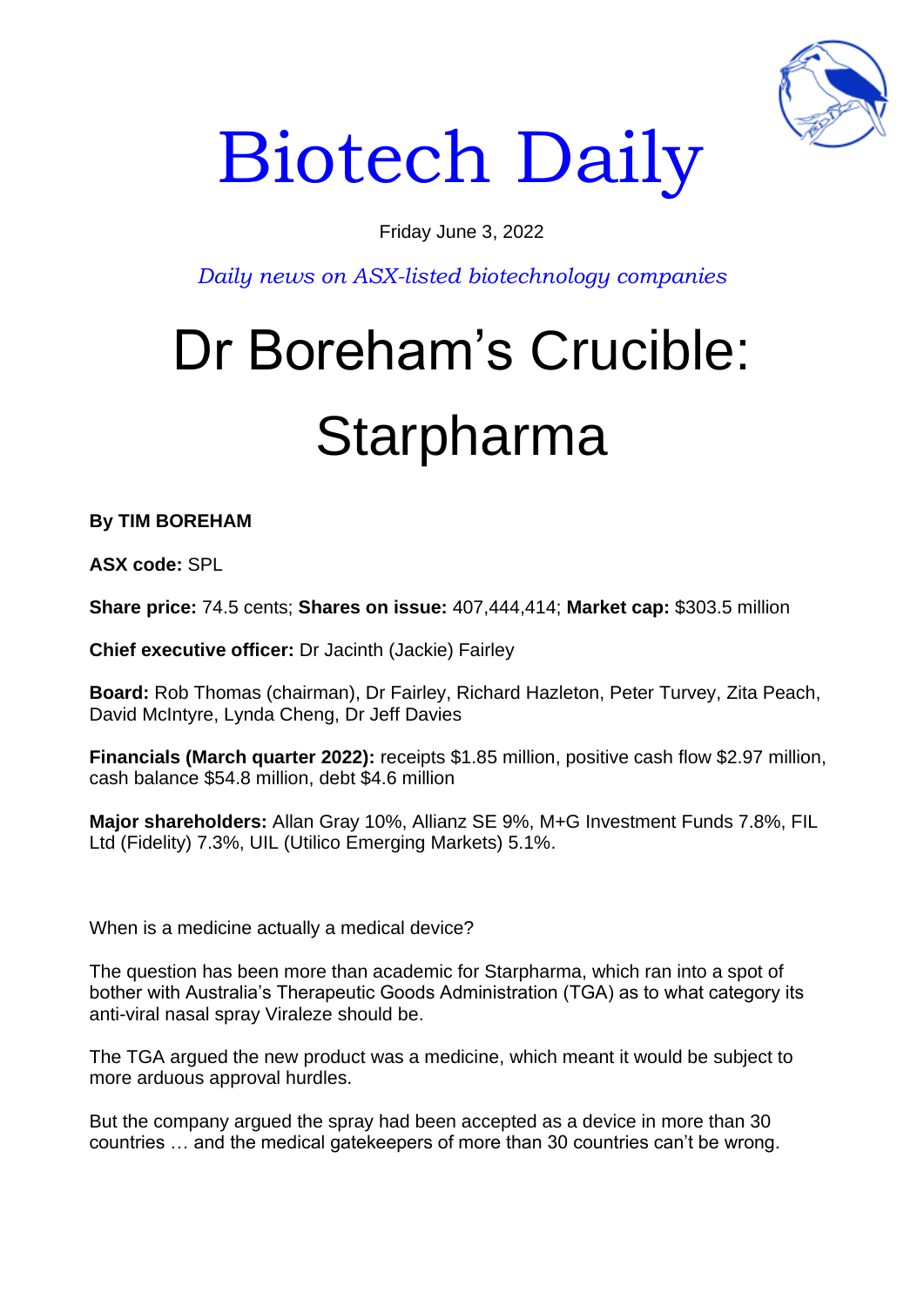"The TGA would welcome a new submission for this product as a medicine with the appropriate clinical evidence," a TGA spokeswoman told Biotech Daily in March this year.

But it seems like even stony-hearted regulators can soften their stance. In the end, the TGA acquiesced to the device route although it has not yet approved the product.

"They have absolutely agreed," says Starpharma chief Dr Jackie Fairley, with an emphasis on the 'absolutely'. "The mode of action of our molecule is a physical rather than pharmacological effect, which means it is registered as a device."

Starpharma recently announced Viraleze respectively was 95 percent and 99.7 percent effective against influenza A and B, which has re-emerged with a vengeance post-Covid.

If anyone know how to zap the remaining 0.3 percent or so of bugs, do write in …

Earlier, Viraleze was claimed to be effective against - you guessed it - Sars-Cov-2, including the Omicron and Delta varieties.

Viraleze is based on the same tech as its original Vivagel, which is used to treat the odiferous disorder bacterial vaginosis. It is also used as a coating on condoms for that little bit of added protection (against HIV, herpes and human papillomavirus).

But for all the headlines about Viraleze and Vivagel, Starpharma's longer term fortunes will be steered by its oncology programs in partnership with the likes of Astrazeneca, Merck & Co Inc and Genentech.

Starpharma's sprawling oncology program revolves around its dendrimer enhanced product (DEP) platform (more below).

#### **Star(pharma) gazing**

Starpharma listed in September 2000 as a Keating-era pooled development fund (it later shed this structure).

Formerly a practicing vet, Dr Fairley assumed the Starpharma top job in July 2006, having been chief operating officer for a year. Previously she held senior roles at CSL and Faulding (now Mayne Pharma).

Starpharma sold its agricultural chemical division to Canadian agri-giant Agrium in 2017 for \$35 million, in favour of focusing on two-legged beings.

On the condom side, Starpharma used to sell to the ASX-listed Ansell, before Ansell sold its 'sexual health' arm to Chinese interests in 2016. But Starpharma still has the market covered with Japan's Okamoto Industries.

Starpharma's HQ, by the way is in inner Melbourne Abbotsford, with its digs overlooking Carlton and United Breweries.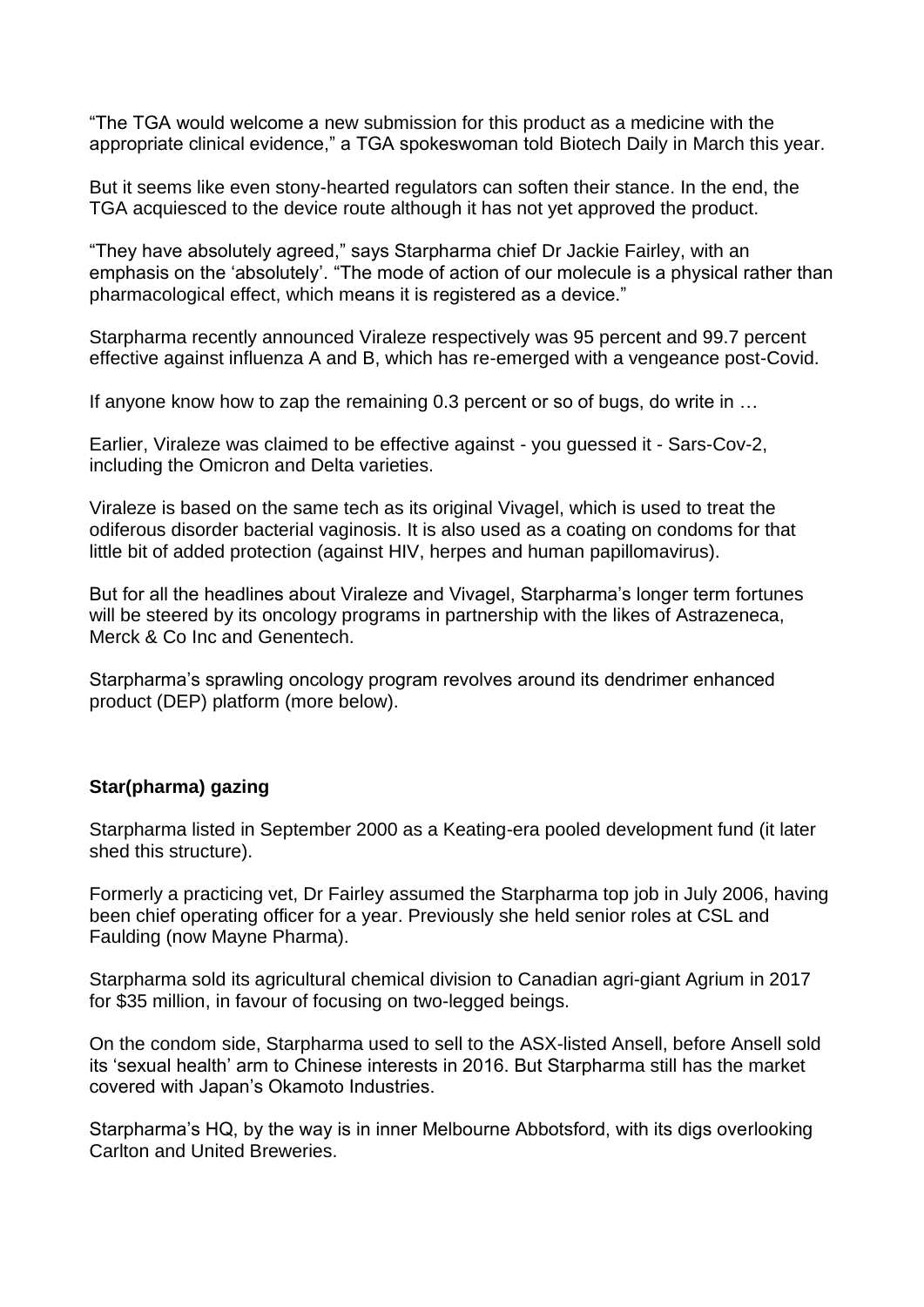#### **Forget about Amber, have you Heard about this DEP?**

Starpharma's oncology program revolves around its dendrimer enhanced product (DEP) platform. Dendrimers are nanoscale polymers that are touted to result in better drug targeting and pharmaco-kinetics and reduced side effects (such as bone marrow toxicity and hair loss).

The Astrazeneca program involves the drug giant funding two (and possibly more) programs. First off the rank is AZD-0466, a reformulation of a "best in class" Astrazeneca candidate for blood cancers such as leukaemia and lymphoma.

The molecule targets the Bcl2 and Bcl/xL inhibitor (proteins that regulate cell death).

Last year Astrazeneca expanded a trial of "haematological malignancies" to a global, multi-centre, phase I/II effort which now covers non-Hodgkin's lymphoma, one of top 10 most common cancers.

Dr Fairley says the AZD-0466 program is "going great guns" and is clearly the most advanced.

"Astrazeneca really supercharged that program with a decision to expand and expedite the development of that product," Dr Fairley says.

"They recently advised they will expand into some other cancer types which are not yet in the public domain."

Starpharma has also inked partnerships with Merck & Co and Genentech, by which the company is free-carried to drug approval, meaning Starpharma doesn't need to fund it. These programs are at a pre-clinical stage.

While the details have not been aired, the Merck program involves the new field of antibody drug conjugates (ADCs)

"Our [dendrimer] platform is a carrier, which as a platform technology is very versatile," Dr Fairley says. "You can use it for drugs, antibodies, proteins or things like radio isotopes, a clinical area that has gained a lot of momentum over the last few years."

#### **Off its own bat …**

Meanwhile, Starpharma is pursuing its own DEP programs that combine the dendrimer with three existing drugs: docetaxel (breast, head and gastric cancers), cabazitaxel (prostate cancer and others) and irinotecan (colorectal cancer).

The most advanced program, DEP-docetaxel enhances Sanofi-Aventis's Taxotere. Patients are being recruited into a phase II docetaxel trial, which targets non-small cell lung cancer and prostate cancer.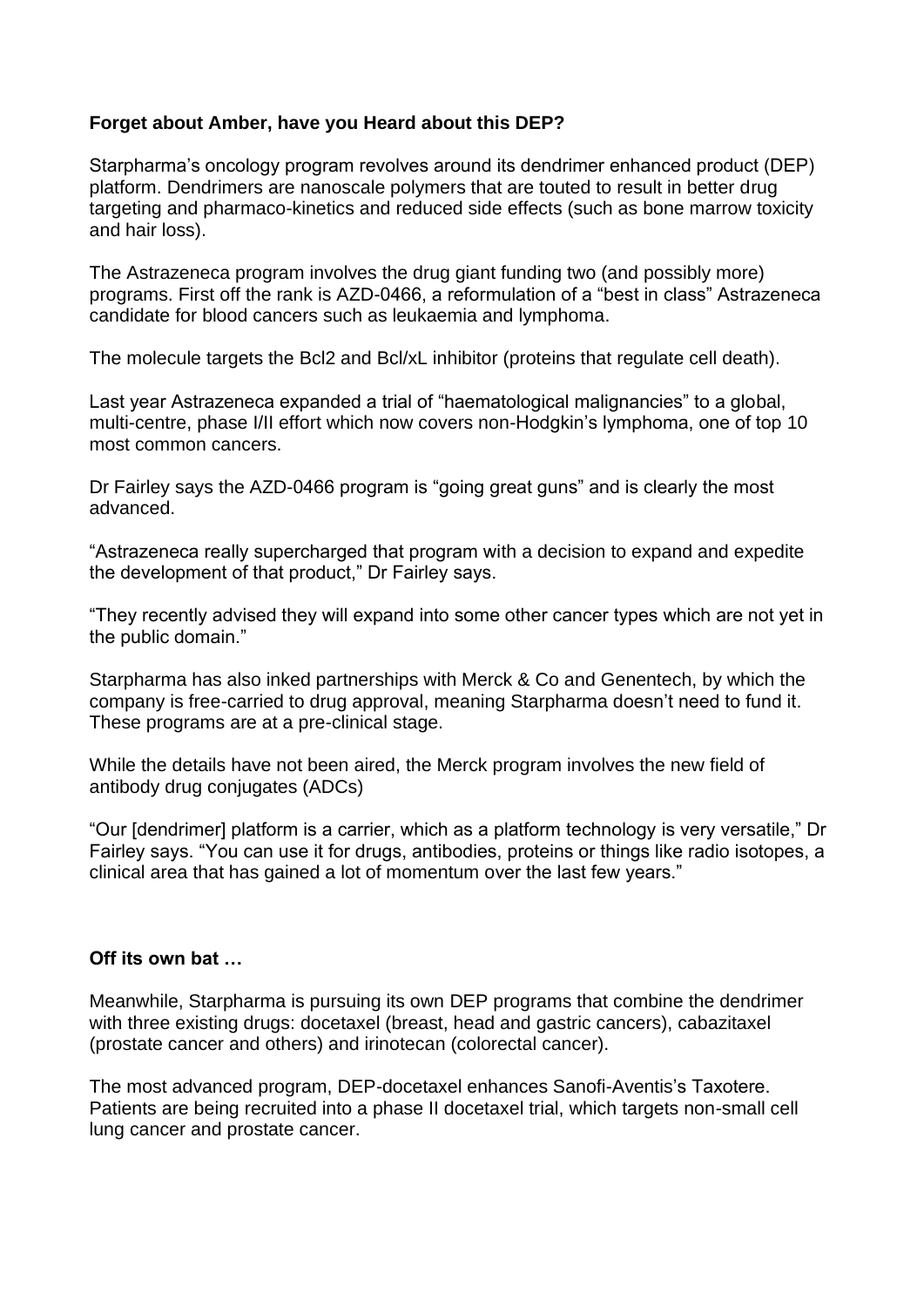The cabazitaxel program adds DEP to Jevtana, a Sanofi-Aventis drug. A phase II trial recruited 61 patients and showed "encouraging efficacy signals in prostate, ovarian and gastro-oesophageal cancers."

The irinotecan program tricks up Pfizer's drug Camptosar.

Similarly, the phase II program showed efficacy in multiple tumor types including colorectal, breast, ovarian, pancreatic, lung and oesophageal.

#### **No sneeze with Viraleze**

An over-the-counter treatment, Viraleze is intended to reduce viral loads in the nose either as a preventative, or after the onset of the 'flu.

Dr Fairley notes that SPL-7013 was developed as an antiviral, before being found to be effective against bacterial vaginosis.

As the pandemic emerged, the company was "immediately curious" to check out the efficacy of the compound and the product emerged from there.

"The primary concept is that it acts as a barrier which traps and inactivates viruses," Dr Fairley says.

"You will spray it in nose before exposure and then … the viral particles don't enter through the usual nasal receptors.

"If you are infected and you haven't used it previously, it can be used to reduce the viral load in your nose."

While Viraleze is registered in about 30 countries, it is sold online to 50 countries (many markets have personal use provisions for unregistered products).

Viraleze graces the shelves of chemists in Italy, Vietnam and is coming back into Britain via the chemist chain Lloyds (the product was pulled from the shelves owing to regulatory concerns about how the product was being promoted).

Viraleze competes against products such as Vicks First defence Mundicare Cold Defense Nasal Spray and Flo Travel Nasal Spray.

Dr Fairley says while Australia is only one percent of the market, it's an important one for the company because many of its shareholders are interested in accessing the product.

"We get 20 emails a week [from potential users]," she says.

"Typically, they're going on a trip or a cruise, or they are just worried about going to the supermarket."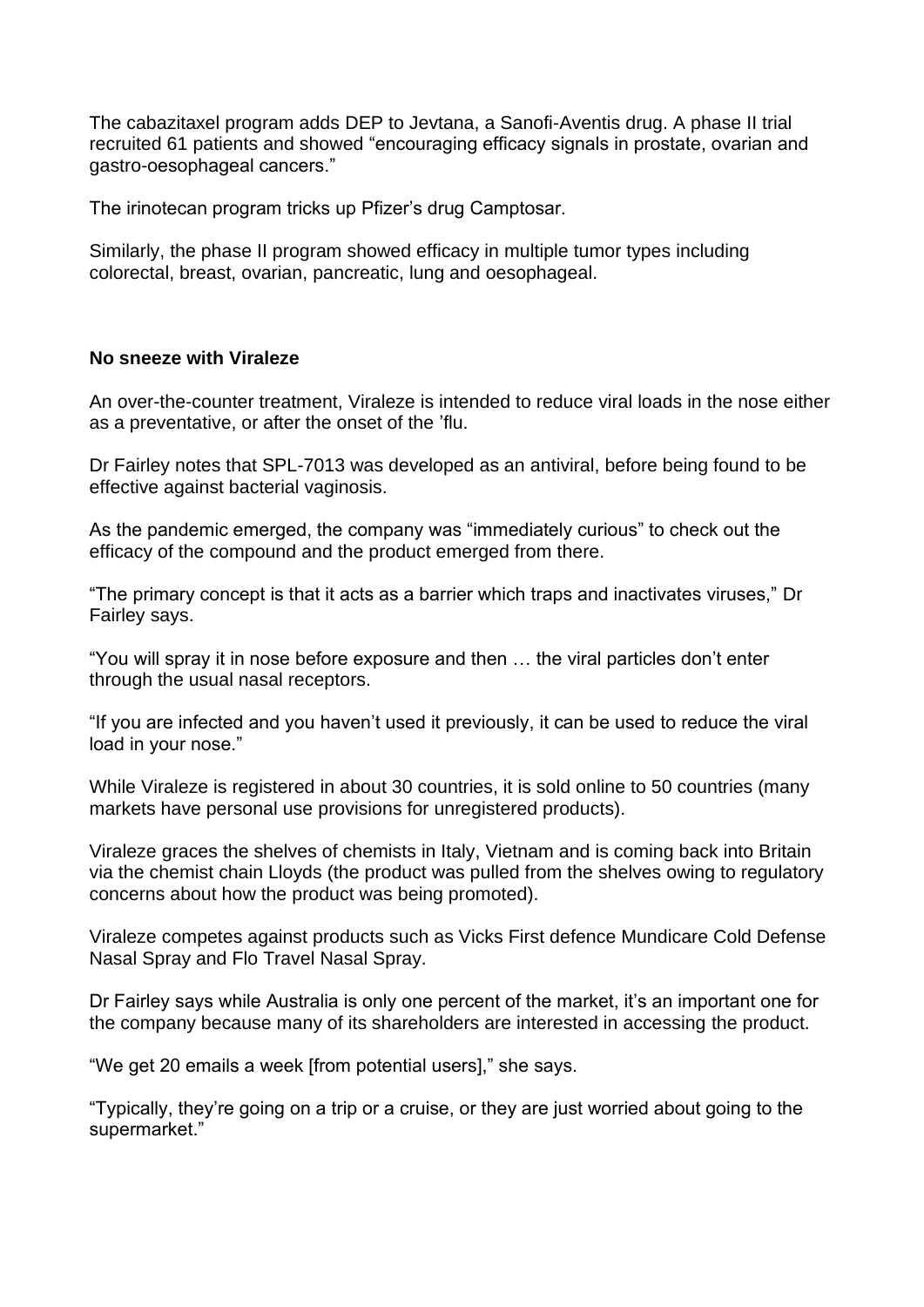Starpharma also has a compact with China's Tianjin Chase Sun Pharmaceutical Co, in view of a nanoparticle DEP formulation to improve Chase Sun's anti-infective drugs.

#### **Oops!**

In July last year the Therapeutic Goods fined Starpharma \$93,240 for alleged illegal advertising of a nasal spray that is not approved for use in Australia.

The regulator alleged that the company promoted Viraleze on two of its websites and a Youtube channel, despite the product not being registered on the Australian Register of Therapeutic Goods (ARTG).

The TGA alleged the company made "restricted representations" in promoting Viraleze as an anti-viral spray that stops Sars-Cov-2.

"The use of restricted representations in advertisements for therapeutic goods is unlawful without the prior authorization of the TGA," the TGA chided.

"No relevant authorization has been granted for the advertised claims in this case."

Starpharma responded by saying it had immediately removed the offending material from the sites in questions and "takes its responsibilities and obligations under compliance with the TGA very seriously."

#### **Can't be too careful**

Vivagel is deployed as the bacterial vaginosis treatment and in a condom line, known as Absolute DUAL PROTECTION (their capitals, not ours).

Okamoto has also introduced a brand called Pure Marguerite, pitched at the youth demographic (especially women, who probably buy more frangers than blokes).

Sold under the Fleurstat brand, Vivagel was launched as a bacterial vaginosis in the local market in April 2019 and launches in Europe and Britain ensued.

The product is approved and licenced in 160 countries.

Vivagel is an alternative to the out-of-favour, prescription-only treatments for bacterial; vaginosis.

The company claims the over-the-counter product both treats and prevents the odiferous bacterial condition.

In Europe, Vivagel is distributed by Mundipharma under the moniker Betadine BV and is sold in Britain under the Betafem moniker.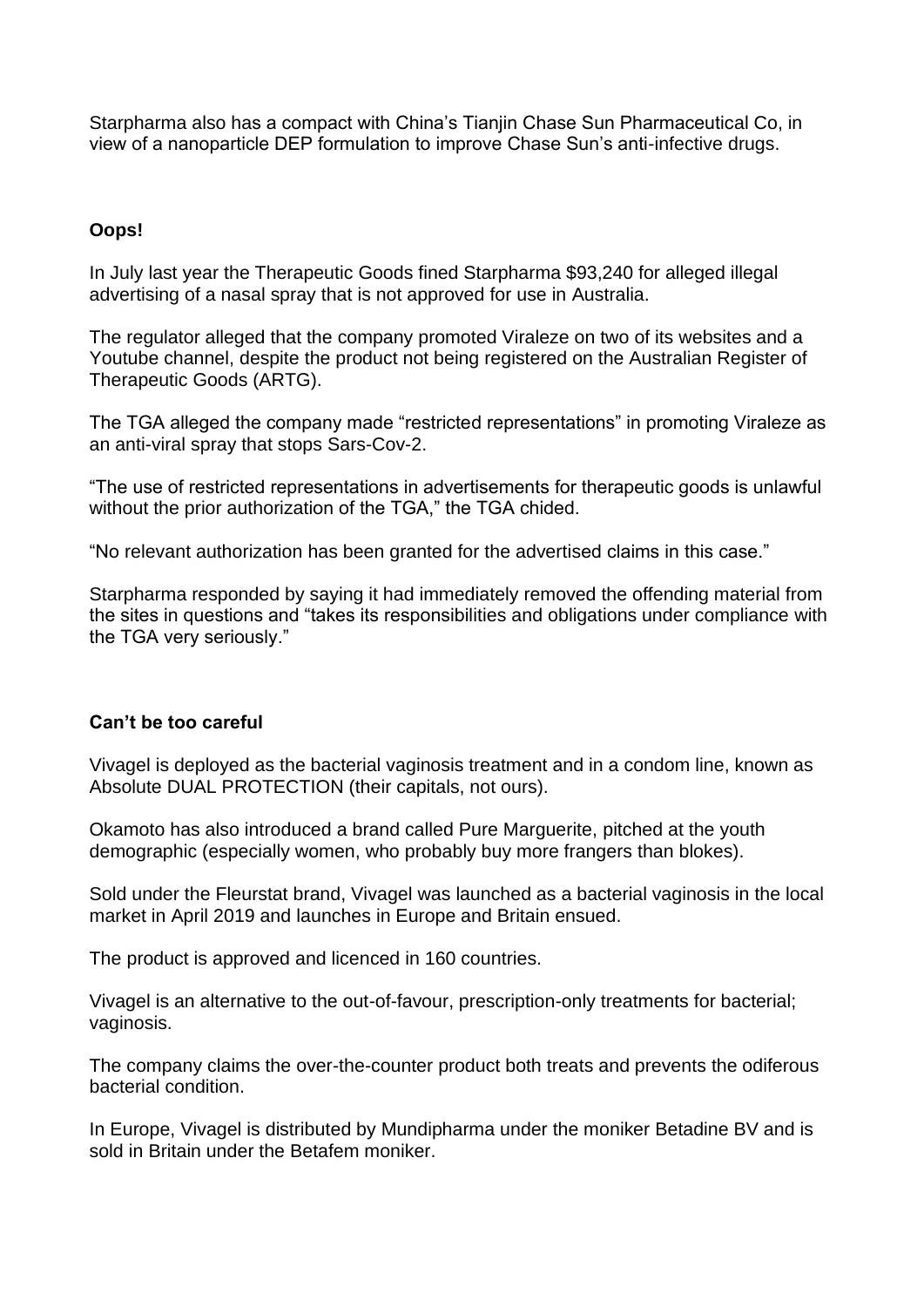In the US, Starpharma struck a deal with women's health specialist ITF Pharma, in 2018, involving \$176 million of milestones, plus double-digit royalties.

The trouble is the FDA is yet to approve the treatment, having demanded confirmatory clinical data. So, half the global market (125 million women) remains off limits.

#### **Finances and performance**

Starpharma chalked up customer receipts of \$1.84 million in the March 2021 quarter, mainly pertaining to Viraleze (the company does not provide a specific breakdown).

This compares with revenue for the six months to December 31, 2021 of \$1.9 million and \$2.1 million of revenue for the full year to June 30, 2021.

So, sales aren't exactly overwhelming but they're improving.

The company also had the benefit of cash - \$55 million to be exact - at a time when fund raising has become problematic across the sector.

Because the company is free-carried across the partnered oncology programs, it only has to spend money on its own oncology ventures.

The Astrazeneca programs involves \$US124 million of milestones, about half of which are "relatively near" and payable to Starpharma before a drug is approved.

For example, \$US7 million is payable when the dosage is determined for the trial post the initial dose escalation phase.

With a \$7.7 million research and development tax incentive refund due, the company is confident of not having to raise capital.

Starpharma shares have eroded from the \$1.70 level of 12 months ago their current historic lows around 73 cents, still well above the 17 cents in January 2009.

The five-year chart shows a high of \$2.36 in February 2021.

#### **Dr Boreham's diagnosis:**

Despite the share erosion, Starpharma still bears a chunky \$300 million valuation - less the \$50 million net cash - but that looks reasonable considering Astrazeneca is likely to spend \$US100 million on the partnered trials.

Above anything else, these efforts will determine whether Starpharma is a modest venture with a couple of over-the-counter remedies, or the custodian of one or more blockbuster drugs.